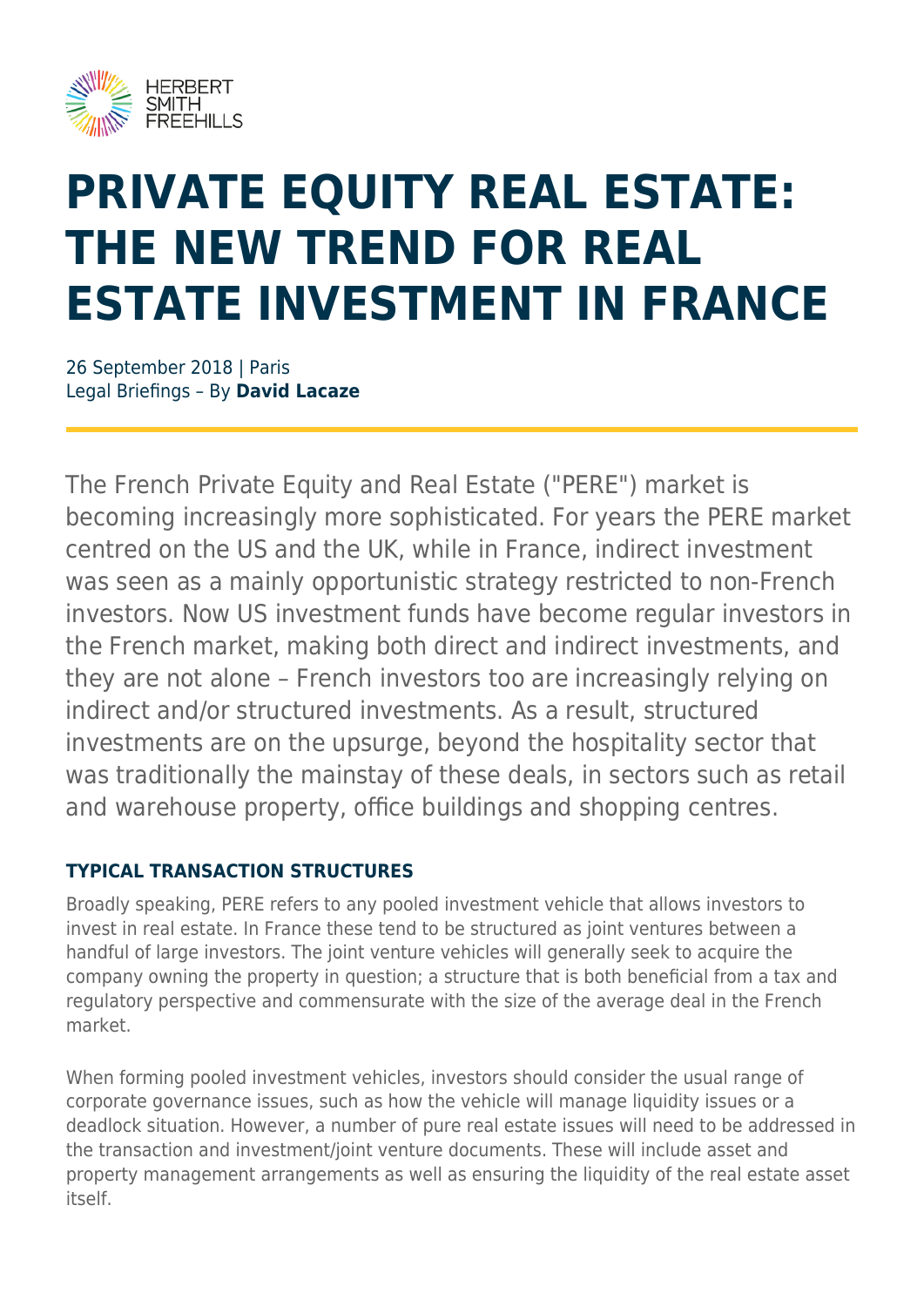Particular attention should be paid to the leasehold arrangements with respect to the property, as these may affect the structuring of the deal. For instance, in the hospitality sector, operative companies do not always own the building where the business is operated. At an early stage in the transaction advisors should address whether the leases will need to be modified, terminated or renewed –especially when drawing up the business plan and/or in relation to any major decisions requiring the investors' consent. The advisors should also identify any other potential issues regarding the lease agreements (termination date, rent, etc.) and address them as soon as possible in the deal process.

## **STRUCTURING A FRENCH PERE VEHICLE**

Over the last 10 years, the French legal system has evolved to favour indirect and pooled real estate investments. Various forms of investments vehicles have been created, such as the organisme de placement collectif en immobilier ("OPCI") or the société de libre partenariat ("SLP"). Traditional open-ended retail funds, the société civile de placement immobilier ("SCPI"), have also been amended to favour PERE transactions. All these vehicles, whether purely dedicated to real estate investment (such as the OPCIs or the SCPIs) or not (such as the SLPs), have the status of an alternative investment fund ("AIF") within the meaning of the Alternative Investment Fund Managers Directive 2011/61/EU (the "AIFMD") and as such, they are regulated by the French financial markets regulator (the "AMF").

The choice of the vehicle is a key decision for an investor. A number of different issues should be taken into account when making this choice:

#### **Tax Issues**

Choosing a tax efficient vehicle will be one of the primary concerns for any investor. The main constraint of PERE is that real estate investments are taxable in the country where the assets are located according to most tax treaties.

Investing using an OPCI, however, is tax transparent. Accordingly, no taxation applies at the OPCI level and instead investors will be taxed directly under their own applicable tax regime. This therefore avoids a double taxation between the vehicle and the investors.

A preferential tax regime may also apply to investors in a French Fonds Professionnels de Capital Investissement, subject to certain conditions. The "quota fiscal" for this structure is particularly tax efficient for an investor seeking to take advantage of dividends and capital gains.

The international tax treatment of each vehicle may also have an impact on the choice of the structure. The possibility of withholding tax being imposed on revenues paid into overseas accounts should be closely examined.

#### **Applicable Regulations**

Not every vehicle is subject to the same legal constraints. Accordingly, depending on the strategy and purpose of the investment, some vehicles will be more suitable than others.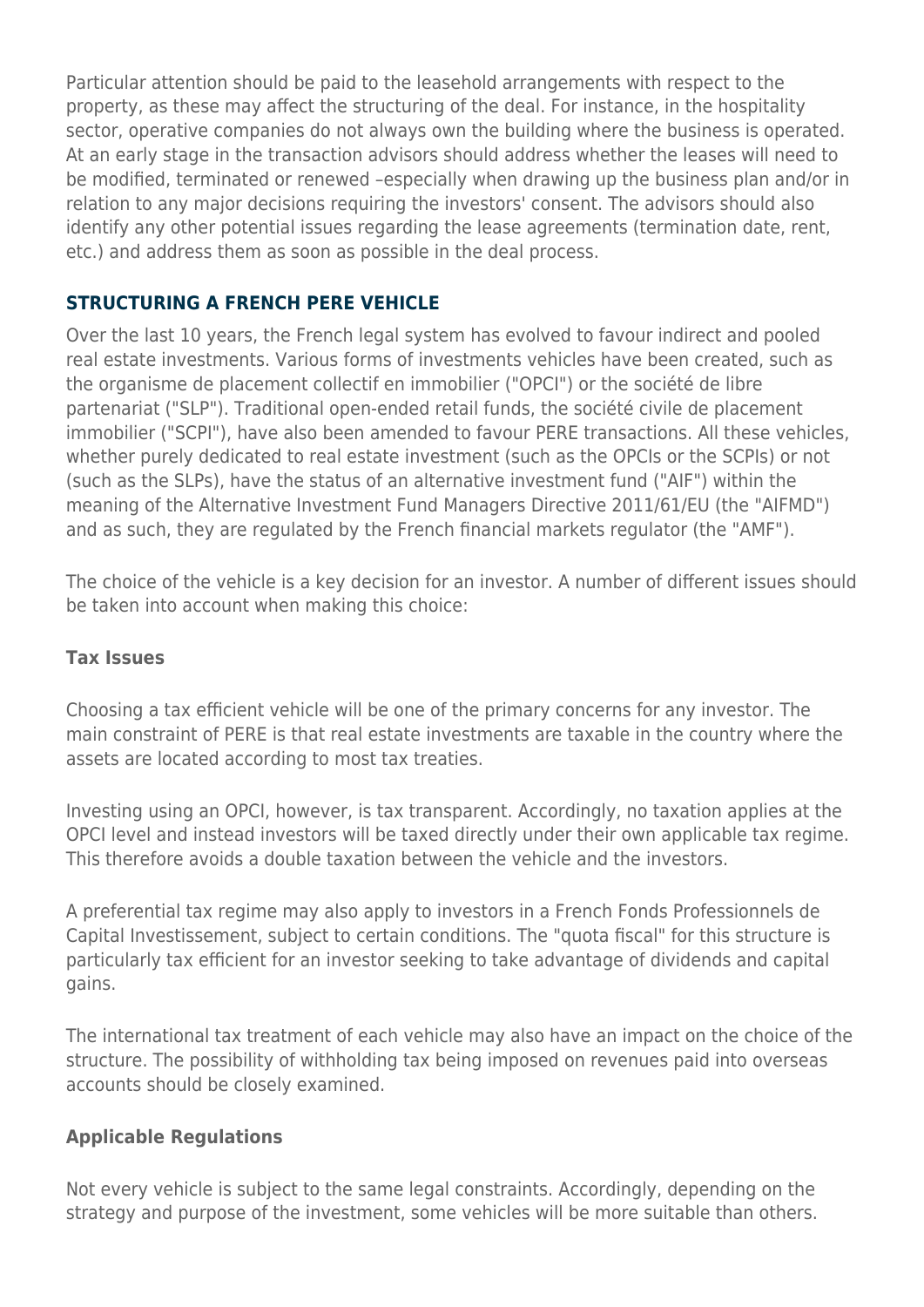Some investors may specifically seek to invest in regulated vehicles, especially if they need to demonstrate compliance with French anti-money laundering and terrorist financing requirements (les obligations LAB-FT). An AMF regulated vehicle remains the best guarantee that such requirements are fully complied with. It provides any potential lenders additional comfort and considerably eases the "Know Your Customer" process.

An OPCI will be subject, pursuant to articles L. 214-36 and L. 214-37 of the French Code monétaire et financier, to (i) an exhaustive list of assets it can invest in, and so will be limited in some of its investment decisions; and (ii) specific minimum ratios for each asset class it can hold, for example a minimum of 60% in real estate assets and 5% in liquid assets. These limitations will apply to any investments made through the OPCI structure.

Meanwhile, French Fonds Professionnels Spécialisés can invest in a far wider variety of assets. However, in order to benefit from the quota fiscal mentioned above, investors must comply with strict and specific retention and investment allocation commitments.

## **REGULATORY IMPLICATIONS**

Any regulated vehicle will be subject to monitoring, and potentially prior authorisation, by the AMF. This can have a significant impact on the timetable of a deal. For instance, an "other AIF" (Autre FIA) cannot market its own capital securities to non-professional investors without specific authorisation from the AMF. This takes around three weeks from notification, but can take even longer should the AMF request any additional information. In the context of a swift and competitive process, such a delay, if not factored into the deal timetable, could have serious consequences for a given bidder.

AMF regulatory considerations will also affect the structuring of deals. For example, the management company of a French OPCI is normally entitled to delegate financial and accounting functions to third parties, but can in no event delegate any asset management functions. Consequently, an asset manager participating in an OPCI joint venture will be unable to handle the asset management of the property itself. Instead, the joint venture entity will have full control over the asset management process, and the asset management company can have no greater role than that of a service provider. All contractual relationships between the shareholders in the deal, such as the asset management agreement, shareholders' agreement, management company agreement and so on, will need to be drafted with this prohibition in mind.

French legislation is otherwise quite liberal in its regulation of pooled investment vehicles. The French Monetary and Financial Code does not provide for any restrictions as to either the form of the investment vehicle or its jurisdiction of incorporation. Any investment into a regulated AIF would fall within the scope of this legislation to the extent that the purpose of such AIF is to acquire, manage and subsequently dispose of real estate assets. The main restrictions on the investing powers of an SCPI relate to short term buying and selling transactions (short term transactions are completely excluded from the permitted investments of an SCPI – though neither the French Monetary and Financial Code nor the French tax authorities have ever given a precise definition of a short term transaction).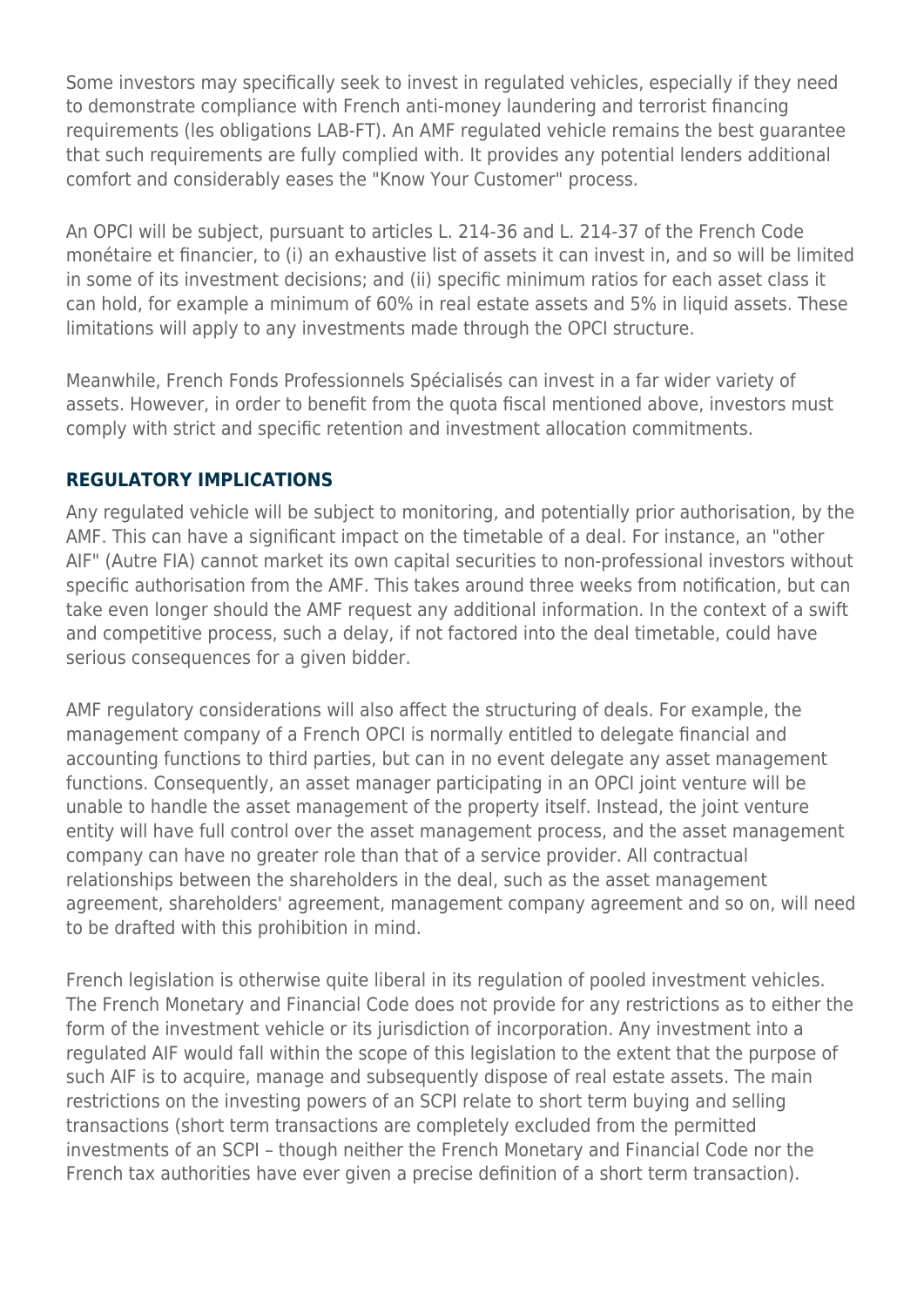Further liberalisation came from the transposition of the AIFMD into French law. As of 2013, SCPIs have been allowed to make certain indirect investments, whereas previously such vehicles were only entitled to make direct investments since their official creation in 1970. SCPIs are also able to invest into unlimited liability partnerships, other SCPIs, OPCIs and any other form of investment vehicle having a purpose equivalent to an SCPI or an OPCI (pursuant to Article L 214-115 of the French Monetary and Financial Code).

**Case study: Coeur Défense**

The largest single asset transaction of 2017 in France, the acquisition of Coeur Défense building in La Défense (Paris) by Amundi, Crédit Agricole Assurances and Primonial, is a typical example of a French PERE transaction. This €1.8bn transaction involved the creation of a joint venture between the three investors in the form of a French closed-end fund (an organisme de placement collectif en immobilier/ OPCI (a form of French non-listed REIT).

#### **OUTLOOK**

Encouraged by more liberal regulation, SCPI managers have begun to develop aggressive expansion strategies in France and abroad.

For example, in September 2017 Immorente, one of the largest French SCPIs (gross asset value as of 31 December 2017: €2.72bn), indirectly acquired 25 prime retail parks next to IKEA stores in eight European countries. Immorente is managed by Sofidy, a licensed French management company, but was able to acquire an interest in the parks by investing in a Luxembourg law acquisition vehicle. Immorente relied on the criteria of equivalence to perform its investment into the Luxembourg vehicle (Pradera European Retail Parks SCSp, a Luxembourg société en commandite spéciale).

Other evidence of increased PERE activity in France is a buoyant market of club deals set up by high net worth individuals. These investment vehicles have been active in the hospitality and office sector. For example, in July 2017 Mata Capital and Eternam purchased a portfolio of forty-five hotels from the Blackstone Group. This transaction was the largest portfolio acquisition closed in France during the course of 2017. Most of the equity was raised through a feeder vehicle, allowing various individuals to participate in the venture. Club deals by individuals have clearly become a credible and complementary source of equity for institutional investors, either for direct investments, through the club deal entity, or for more structured transactions in which retail money would be raised by a feeder entity (see box: Structure plan for a typical deal involving high new worth individuals for an example of a typical structure).

PERE has become a substantial source of investment and risks diversification for French retail funds. France has entered a record period for investments by French real estate investment vehicles and the use of pooled vehicles or club deals has become a lucrative potential source of returns for investors. French investors who are no longer fringe players in this market will increasingly look beyond France for joint venture partners or limited partnership arrangements, both for inbound and outbound PERE investments.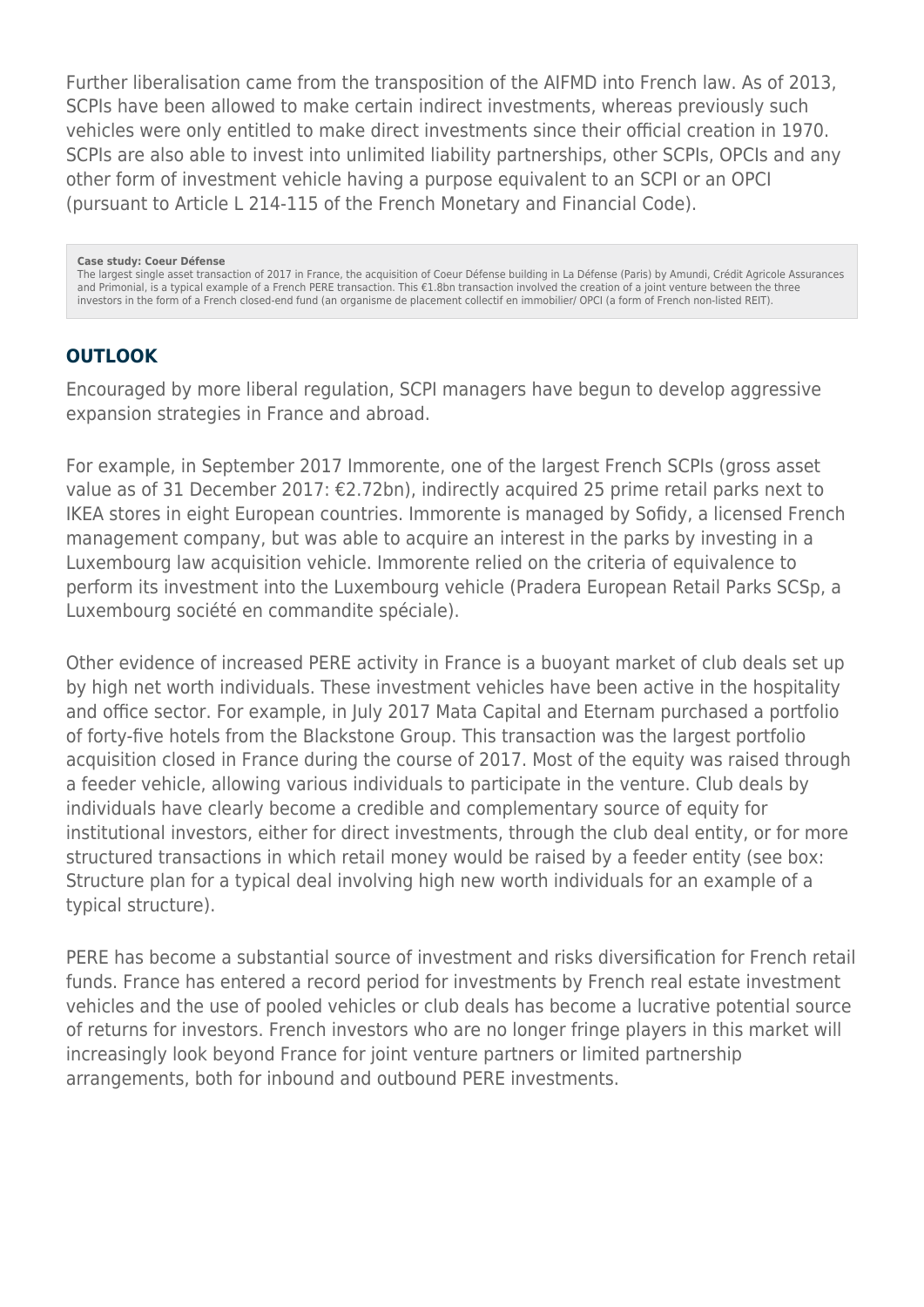#### **STRUCTURE PLAN FOR A TYPICAL CLUB DEAL INVOLVING HIGH NETWORTH INDIVIDUALS**



#### **Club Deals – Structuring Issues**

When properly structured a club deal can avoid the following issues:

• the investment vehicles do not need to be regulated, thereby avoiding the need for specific authorisation from the AMF; and

• the deal qualifying as a "public offering" under the meaning of article L. 411-1 of the French Monetary and Financial Code and the consequent heavy information formalisation requirements of the AMF. In order to avoid these regulatory constraints, the amount invested in the deal by each individual must always exceed the threshold defined by article 211-2 of the AMF's General regulation (currently, €100,000).

**OVERVIEW OF THE PARIS AND FRANCE REAL ESTATE MARKET (Q3 2017)<sup>5</sup>** 

- 50 deals over 5,000 sq m (unprecedent level since 2012) in Paris;
- 28 deals over €100,000,000 in Paris;
- 66% of deals entered into by French buyers: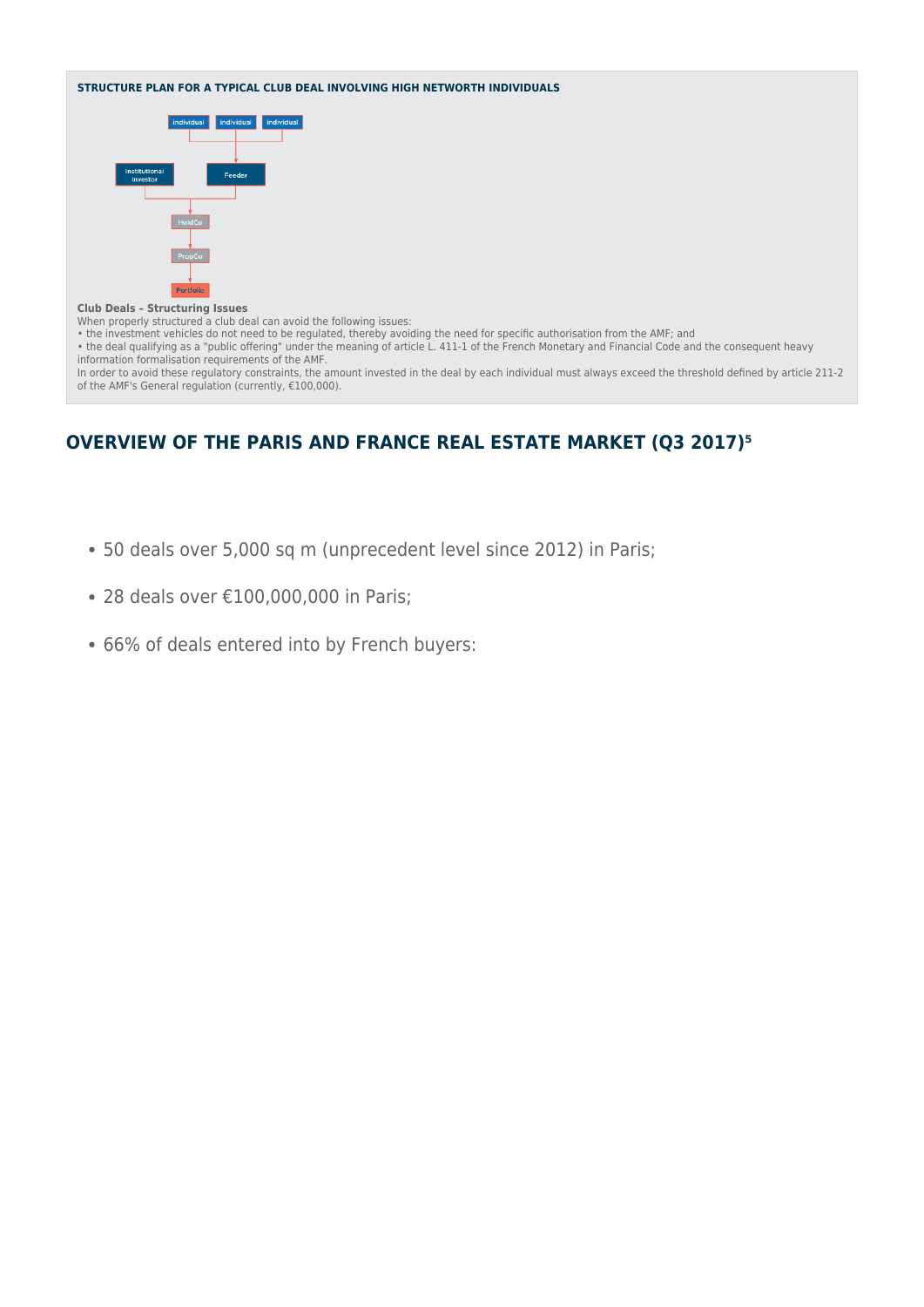

- Investment funds remain the most active vehicles on the retail market in France (71% of the investments versus 60% in 2016); and
- Private investors such as high net worth individuals are increasingly active in France (7% of the investments).

N.B.: no statistics are available as to the split between direct and indirect investments.

[See the full review](https://www.herbertsmithfreehills.com/latest-thinking/eu-pe-review)